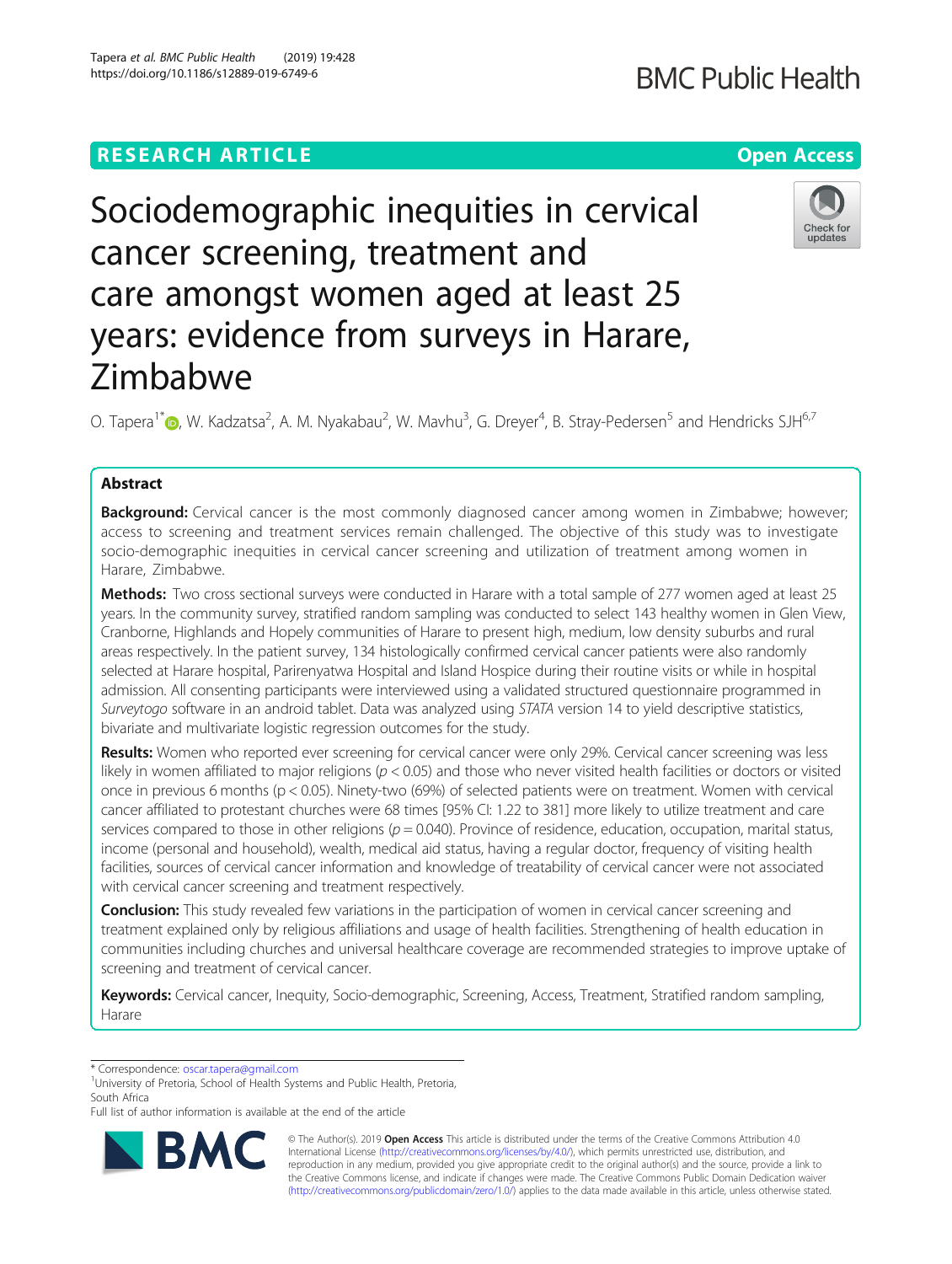# Background

Cervical cancer is the most commonly diagnosed cancer amongst women and accounts for 32% of all cancers in Zimbabwe yet it is preventable [[1](#page-10-0)]. At least 4.5 million women aged at least 15 years risk contracting cervical cancer in their life time in the country [[2](#page-10-0)]. Recent data has shown that a total of about 7000 cases of cervical pre-cancers and cervical cancer (2270 cases) are diagnosed and about 1451 deaths are recorded annually [\[2](#page-10-0), [3\]](#page-10-0). Cervical cancer burden is increasing in Zimbabwe, predominantly due to high prevalence of HIV/AIDS and limited screening and treatment services [[4\]](#page-10-0). The past few years have seen increases in the number of cervical cancer screening facilities offering free services across the country especially in urban areas; however these services remain limited in rural areas where 66% of the women reside [[4,](#page-10-0) [5](#page-10-0)]. Zimbabwe conducted an HPV vaccination pilot intervention which started in 2014 and was targeted at girls 10–14 years in schools to reduce the risk of cervical cancer [[4\]](#page-10-0). However, given the impracticalities of covering the entire female population with vaccination the nation will continue relying on cervical cancer screening and treatment of pre-cancerous lesions to prevent the disease. In addition, cervical cancer diagnosis, staging and treatment remain centralized and the associated direct and indirect costs remain unaffordable to the majority of patients  $[4, 6, 7]$  $[4, 6, 7]$  $[4, 6, 7]$  $[4, 6, 7]$  $[4, 6, 7]$  $[4, 6, 7]$ . Inequities in cervical cancer screening and treatment in Zimbabwe have been reported anecdotally but not much is known on their magnitude and influencing socioeconomic factors.

The United Nations Declaration of Human rights Article 25 states that: "Everyone has the right to a standard of living adequate for the health and well-being of himself and of his family, including food, clothing, housing and medical care and necessary social services" [\[8](#page-10-0)]. In pursuance of this international declaration Zimbabwe's health policies have been developed to ensure equity over the years. The National Cancer Strategy in Zimbabwe (2013–2017) outlined equity as its number one guiding principle yet the policy did not indicate measures meant to ensure equity in access of cancer preventive and control measures [[9\]](#page-10-0). Another recent policy, the Zimbabwe Cervical Cancer Prevention and Control Strategy (2016–2020) outlined equity as a key component to ensure equitable distribution of cervical cancer prevention and treatment services [[10](#page-10-0)]. Disparities in healthcare access and utilization entrenched by age, social class, income, occupation, ethnicity, gender and place of residence have been documented [\[11](#page-10-0)].

Several studies have reported factors associated with uptake of cervical cancer screening in different contexts. The main factors reported were: education, income levels, marital status, age, employment and area of residence [[12](#page-10-0)–[24](#page-10-0)]. However in Zimbabwe, some researchers found that financial independence among women and living in mining and resettlement areas were associated with uptake of cervical cancer screening [\[24](#page-10-0)]. Studies from across the world have also reported different determinants of cancer treatment uptake and these included: age, ethnicity, socioeconomic class, income, health insurance status, marital status, area of residence [[25](#page-10-0)–[29](#page-11-0)]. One study in USA contrary to the researchers' hypothesis, reported that socio-demographic factors such as race/ethnicity, insurance status, and socioeconomic status, did not influence the receipt of radiation therapy for rectal cancer  $[30]$  $[30]$ . There is a knowledge gap regarding inequities in the uptake of cervical cancer screening and treatment in Zimbabwe. Our present work was an imperative starting point to building evidence in the developing context for use in policy and design of interventions.

# **Methods**

# Data sources

Two cross sectional surveys were conducted in Harare between January and April 2018 to gather data for the study. The first survey was community based, where 143 women aged at least 25 years were randomly selected from stratified communities. Based on the Dopson sample size calculator [\[3](#page-10-0), [31\]](#page-11-0) the minimum sample required for the survey was 140 participants. Harare communities were stratified into low, medium and high density and rural areas and probability proportional to size sampling was conducted to determine the subsample for each stratum using census data [[5](#page-10-0)]. Using the ballot approach one community was randomly selected from the list of communities or suburbs that had been grouped into their respective strata based on City of Harare data. The selected suburbs were Glen View (high density), Cranborne (medium density), Highlands (low density) and Hopely (rural area). The subsamples achieved were 31 for each suburb and 50 for the rural area which exceeded the required minimum sample size of 140, thereby improving on the precision of estimates. In communities, households were selected randomly by selecting a reference household and going around in an anti-clockwise direction maintaining a sampling interval of 7–10 households in high density and rural area and 3–5 households in medium and low density suburbs. At household level, when more than one woman was eligible for participation, the Kish grid approach [\[32](#page-11-0)] was used to select a respondent in that household. Interviews were conducted after obtaining written consent from the potential participant.

For patient survey, histologically confirmed cervical cancer patients or survivors at least 25 years old were selected using health facility records. All confirmed cervical cancer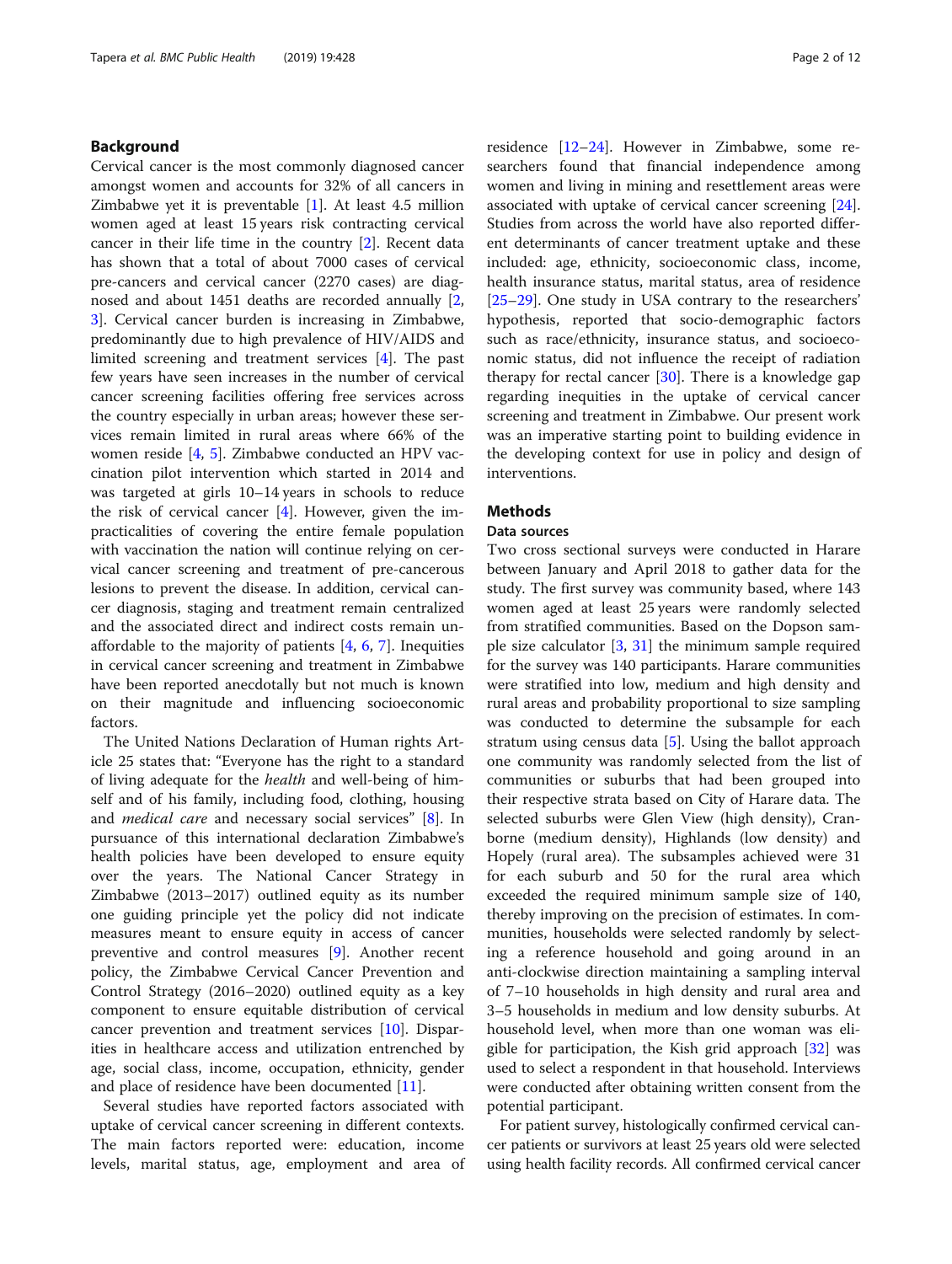patients or survivors who visited participating health facilities between February and April 2018 were considered for participation in the study after obtaining written consent. The subsamples for Harare Hospital, Parirenyatwa Hospital and Island Hospice were 36 (27%), 86 (64%) and 12 (9%) respectively and these were proportional to the flow of cervical cancer patients based on 2017 data from the facilities. The minimum sample size required for the patient survey was 80, and this was based on the flow of patients in 2017. However, a total of 134 participants were enrolled in the study to increase the precision of estimates from the study given the different disease stages, treatments and backgrounds of the patients. Out and in-patients from Harare Central Hospital, Parirenyatwa Hospital and Island Hospice in Harare were eligible to participate in the study after consenting in writing. The researchers sought the assistance of health workers in the participating health facilities to identify histologically confirmed cervical cancer patients and to confirm treatment. During the data collection period, health workers were sensitized about the study. Patients were sensitized by their health workers and asked if they would want to participate in the study. Patients who agreed verbally to participate were then referred to the researchers for informed consent and interviews. This process was done for outpatients as well as in-patients. The researchers also verified the diagnoses of the patients during the interviews to ensure that only eligible participants were enrolled for the study. Patients were selected regardless of their place of residence. Patients who were terminally ill, mentally challenged or confused and refused to consent were not eligible to participate in the study.

## Data collection methods

Both the community and patient surveys used a similar validated structured questionnaire [\[33](#page-11-0)], administered by the researchers in the most appropriate language to the participant, which was either English or Shona. This approach allowed for probing and verification of issues during the interview process. Survey data were collected electronically using android tablet programmed with SurveyToGo software. This software saved the collected data automatically in a cloud server and the researchers downloaded the data files in *csv format* from the server using a laptop. The CSV data file was imported into STATA software which was used for data cleaning and analyses. The use of electronic data collection methods allowed the researchers to review data in real-time and collection of geo-coordinates for verification and monitoring sampling processes in the field.

# Variables

The socioeconomic equity variables used in the models were province of residence categorized as Manicaland,

Masvingo, Midlands, Mashonaland Central, Mashonaland East, Mashonaland West and Harare, education (primary, secondary, higher and none), religion (Roman Catholic, Protestant, Pentecostal, Apostolic sect and Other), occupation (unemployed, professional, selfemployed and other), marital status (married/co-habiting, never married, widowed and divorced or separated), personal income (no income, <US\$200, 200–400 and ≥ 430), household income (no income, <US\$600, 600– 1000 and ≥ 1200) medical aid status (yes and no) and wealth (poor, middle and rich). The categories for the variables used in the models were based on the number of observations obtained and meaningfulness based on literature [\[12](#page-10-0)–[30\]](#page-11-0). The selection of the variables in the model was also based on literature and validated tool used in the study [\[12](#page-10-0)–[30,](#page-11-0) [33\]](#page-11-0). Confounding variables adjusted for in the logistic regression model were head of households' occupation and education and participants' area of residence (categorized as urban and rural areas) and these were based on literature  $[12-30]$  $[12-30]$  $[12-30]$  $[12-30]$ . The outcome variable for cervical cancer screening utilization was "ever screened for cervical cancer" and this referred to at least one screening session regardless of the method used. This variable was self-reported, though they were follow-up questions about name of facility and the date of the last screening to validate uptake of screening services. The outcome variable for cervical cancer treatment utilization was defined as any administered treatment modality: surgery, chemotherapy and radiotherapy used singly or in combination and these were established from medical records and health professionals.

# Data analysis

Univariate and bivariate analyses were conducted to yield descriptive statistics. Chi-squared test was used to determine significance of differences in proportions among different groups of participants. The groups were based on history of cervical cancer screening and treatment utilization at the time of the survey. Multiple logistic regression models were used to determine the socio-demographic factors associated with screening and utilization of treatment of cervical cancer using binary outcome variables. The logistic regression models were used to estimate the odds of uptake of screening and treatment services for cervical cancer by healthy women and women with cervical cancer respectively in each socioeconomic group. The models allowed us to identify the disparities in the uptake of screening and treatment services by healthy women and patients compared to reference groups respectively. A *p*-value of  $< 0.05$  at 95% CI was considered statistically significant. Data analyses were conducted using STATA version 14 software (Stata-Corp LLC, Texas).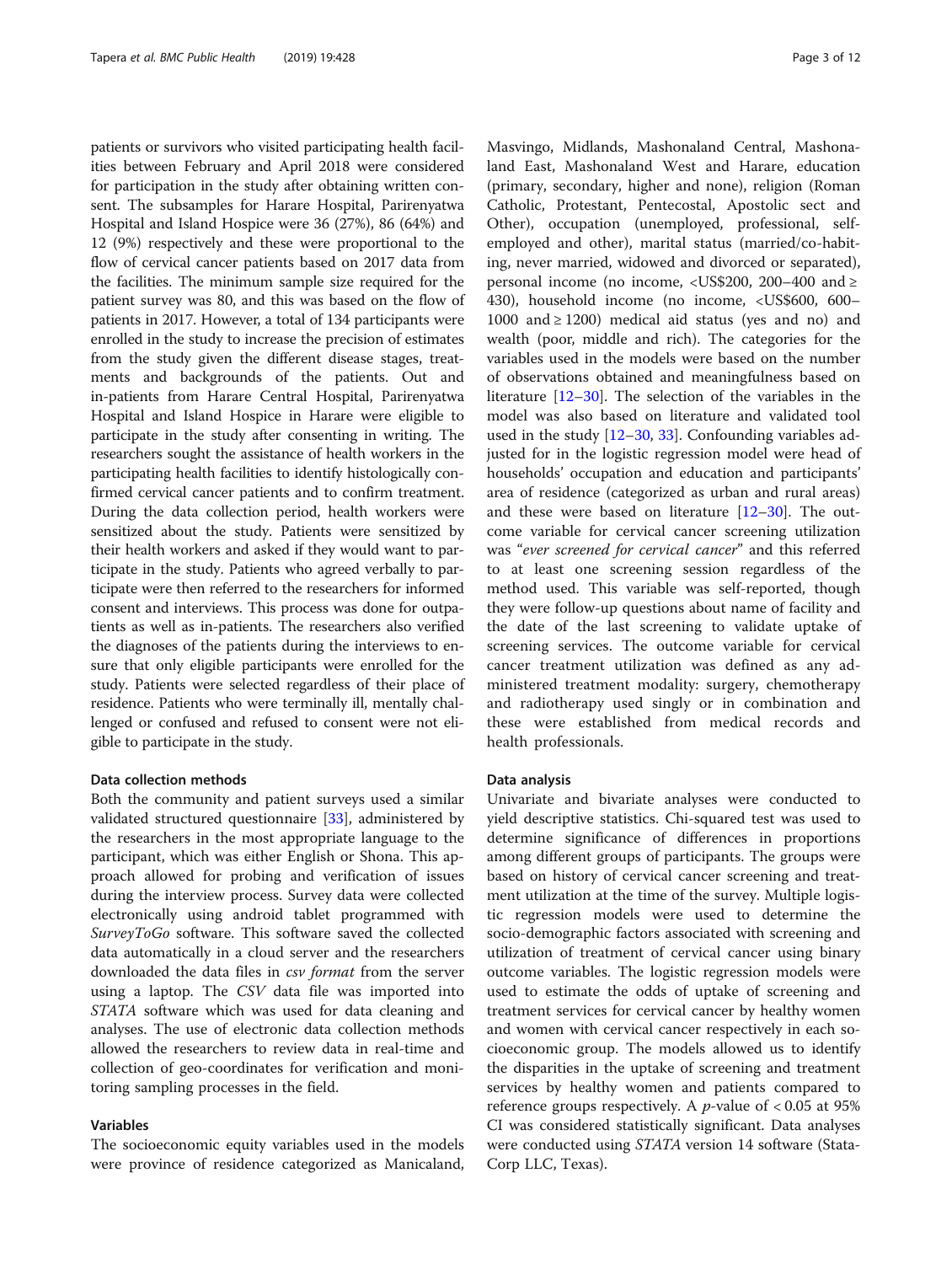# Results

The mean age of participants in both the community and patient surveys was  $43$  years (SD = 13.4). The mean age of women who participated in the community survey was 35 years (SD = 8.6) while those who reported ever screening had a mean age for  $37$  years (SD = 9.1). The proportion of women in the community survey who reported ever being screened for cervical cancer was only 29%.The majority (79%) of the participants who reported ever screening for cervical cancer were less than 45 years of age. Eight-6 % of the community survey participants who reported ever screening for cervical cancer were from urban areas while 14% were from the rural area. By further disaggregating the urban areas, 48% of women were from low density, 29% from medium density and only 9% from the high density area. With regards to marital status, the majority (74%) of the women reporting ever screening for cervical cancer were married. Seventy-one percent of the women had secondary education and 93% of the heads of households with women who reported ever screening for cervical cancer had at least higher education. More than half (52%) of the participants who reported ever screening for cervical cancer were affiliated to Protestant and Pentecostal churches. Thirty-three percent of the women who reported ever screening for cervical cancer screening were unemployed. The proportions of women who ever screened for cervical cancer who had no personal and household income were 48 and 50% respectively. Eight 1 % of these women were poor while 60% reported being on medical aid (health insurance).

Table [1](#page-4-0) shows that the mean age of women who received cervical cancer treatment was 53 years (SD = 12.7) and 45% of the patients were Harare residents. Fifty-one percent of the patients who were treated lived in urban areas compared to 49% who resided in rural areas. Close to half of the patients who received cervical cancer treatment (48%) were widows and 33% were married or had partners. More than half (54%) of the patient who had received treatment had secondary education while 46% of their household heads had at least higher education. Forty percent of the patients who were treated were household heads. The majority (65%) of the patients who were treated for cervical cancer were unemployed while 16% of their household heads were also unemployed. Fifty-seven percent and 55% of the treated patients had no personal and household income respectively. Only 24% of the patients who received treatment were on medical aid while 76% were not. Thirty-two percent of the treated patients were poor while more than half (52%) were rich.

There were significant differences in proportions of women who ever screened for cervical cancer and those who never screened ( $p < 0.05$ ) with respect to urban (low and high density) and rural residence, affiliation to protestant, pentecostal and other religions, household heads' secondary and higher education, household heads' professional occupation status, income of less than US\$200 and US\$430 or more, no household income and household income less than US\$600, being poorest or richest and knowledge of treatability of cervical cancer. The proportions of cervical cancer patients on treatment and those not treated differed significantly ( $p < 0.05$ ) with respect to high density residence, affiliation to protestant and other religions, household heads with no education, and in professional occupation status.

Table [2](#page-7-0) shows the differences in cervical cancer screening and treatment by different socioeconomic groups based on logistic regression model outcomes. Women affiliated to Roman Catholic, Protestant, Pentecostal and Apostolic sect religions were less likely to screen for cervical cancer compared to those in other religions ( $p < 0.05$ ). Women who visited health facilities or consulted doctors once or never six months prior to the survey were less likely to use screening services for cervical cancer ( $p < 0.05$ ). Age, education, occupation, marital status, medical aid status, income (personal and household), wealth, sources of cervical cancer information, having regular doctor and knowledge of treatability of cervical cancer were not associated with uptake of cervical cancer screening after controlling for household heads' occupation, education and area of residence. Women with cervical cancer who were affiliated to Protestant churches were 68 times [95% CI: 1.22 to 381] more likely to utilize treatment and care services compared to those in other religions ( $p = 0.040$ ). Province of residence, education, occupation, marital status, income (personal and household), wealth, medical aid status, sources of cervical cancer information and knowledge of treatability of cervical cancer were not associated with utilization of cervical cancer treatment and care after controlling for household heads' occupation, education and area of residence.

# **Discussion**

This study investigated the socio-demographic inequities in uptake of cervical cancer screening and treatment among healthy women and those with cervical cancer aged at least 25 years old. Non-participation in cervical cancer screening was associated with affiliations to Roman Catholic, Protestant, Pentecostal and Apostolic sect religions. Healthy women who never visited health facilities or doctors or only visited once were less likely to screen for cervical cancer. Age, education, occupation, marital status, medical aid status, income (personal and household), wealth, sources of cervical cancer information, having regular doctor and knowledge of treatability of cervical were not associated with uptake of cervical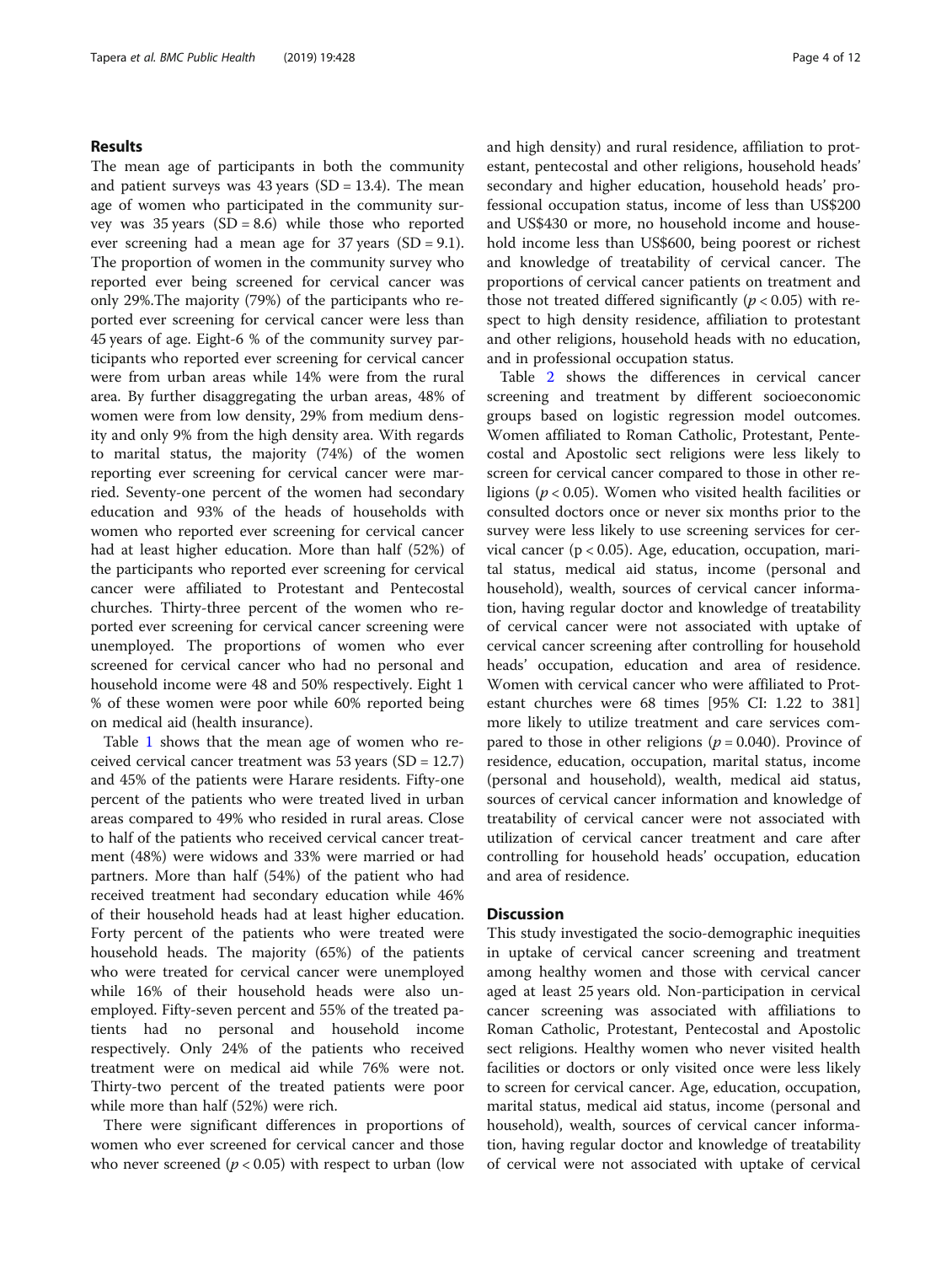<span id="page-4-0"></span>

|  |  |  |  |  |  |  | Table 1 Distribution of healthy women and cervical cancer patient participants by socio-demographic characteristics |
|--|--|--|--|--|--|--|---------------------------------------------------------------------------------------------------------------------|
|--|--|--|--|--|--|--|---------------------------------------------------------------------------------------------------------------------|

| Participant type            | Healthy women, $N = 143$ |                                |                          |                        | Cervical cancer patients $N = 134$ |            |  |
|-----------------------------|--------------------------|--------------------------------|--------------------------|------------------------|------------------------------------|------------|--|
| Socio-demographic variables | $[N = 143]$<br>(% )      | Ever screened $[n=42]$<br>(% ) | p-value                  | $[N = 134]$<br>$(\% )$ | Treated $[n = 92]$<br>$(\% )$      | $p$ -value |  |
| Province of residence       |                          |                                |                          |                        |                                    |            |  |
| Manicaland                  |                          |                                |                          | 17(12)                 | 14(15)                             | 0.193      |  |
| Masvingo                    |                          |                                |                          | 9(7)                   | 8 (9)                              | 0.176      |  |
| Midlands                    |                          |                                |                          | 7(5)                   | 5(6)                               | 0.871      |  |
| Matebeleland North          |                          |                                |                          | 1(1)                   | 1(1)                               | 0.498      |  |
| Mashonaland Central         |                          |                                | $\overline{\phantom{0}}$ | 5(4)                   | 4(4)                               | 0.671      |  |
| Mashonaland East            |                          |                                |                          | 24 (18)                | 16(17)                             | 0.871      |  |
| Mashonaland West            |                          |                                |                          | 5(4)                   | 3(3)                               | 0.671      |  |
| Harare                      | 143 (100)                | 42 (100)                       | 0.120                    | 66 (49)                | 41 (45)                            | 0.217      |  |
| Residence                   |                          |                                |                          |                        |                                    |            |  |
| Urban                       | 93 (65)                  | 36 (86)                        | 0.001                    | 74 (55)                | 47 (51)                            | 0.154      |  |
| Urban_Low density           | 31(21.7)                 | 20 (48)                        | < 0.001                  | 3(2)                   | 3(3)                               | 0.237      |  |
| Urban_High density          | 31 (21.7)                | 4(9)                           | 0.023                    | 67 (50)                | 40 (44)                            | 0.025      |  |
| Urban_Medium density        | 31 (21.7)                | 12 (29)                        | 0.197                    | 4(3)                   | 4(4)                               | 0.170      |  |
| Rural                       | 50 (35)                  | 6(14)                          | 0.001                    | 60(45)                 | 45 (49)                            | 0.154      |  |
| Age (years)                 | Mean (35)                | Mean (37)                      |                          | Mean (52)              | Mean (53)                          |            |  |
| $25 - 34$                   | 78 (55)                  | 21 (50)                        | 0.481                    | 6(4)                   | 4(4)                               | 0.914      |  |
| $35 - 44$                   | 40 (28)                  | 8(19)                          | 0.981                    | 31(23)                 | 19 (21)                            | 0.313      |  |
| $45 - 54$                   | 22 (15)                  | 12 (29)                        | 0.434                    | 41 (31)                | 26 (28)                            | 0.642      |  |
| 55 or more                  | 3(2)                     | 1(2)                           | 0.879                    | 56 (42)                | 43 (47)                            | 0.180      |  |
| Ethnicity                   |                          |                                |                          |                        |                                    |            |  |
| Shona                       | 133 (93)                 | 39 (92.8)                      | 0.964                    | 130 (97)               | 88 (96)                            | 0.170      |  |
| Ndebele                     | 6(4)                     | 1(2.4)                         | 0.485                    | 2(1)                   | 2(2)                               | 0.336      |  |
| Other                       | 4(3)                     | 2(4.8)                         | 0.358                    | 2(2)                   | 2(2)                               |            |  |
| Marital status              |                          |                                |                          |                        |                                    |            |  |
| Married/co-habiting         | 98 (69)                  | 31 (74)                        | 0.381                    | 52 (39)                | 30(33)                             | 0.029      |  |
| Never married               | 17(12)                   | 3(7)                           | 0.258                    | 1(1)                   | 1(1)                               | 0.498      |  |
| Widowed                     | 13 (9)                   | 2(5)                           | 0.246                    | 59 (44)                | 44 (48)                            | 0.190      |  |
| Divorced or separated       | 15 (10)                  | 6(14)                          | 0.339                    | 22 (16)                | 17 (18)                            | 0.341      |  |
| Religion                    |                          |                                |                          |                        |                                    |            |  |
| Roman Catholic              | 24 (17)                  | 7(17)                          | 0.981                    | 34 (25)                | 24 (26)                            | 0.779      |  |
| Protestant                  | 22(16)                   | 11(26)                         | 0.021                    | 24 (18)                | 21(23)                             | 0.028      |  |
| Pentecostal                 | 56 (39)                  | 11(26)                         | 0.040                    | 34 (25)                | 21(23)                             | 0.316      |  |
| Apostolic sect              | 27 (19)                  | 5(12)                          | 0.169                    | 34 (25)                | 24 (26)                            | 0.779      |  |
| Other                       | 14(9)                    | 8 (19)                         | 0.016                    | 8(7)                   | 2(2)                               | 0.006      |  |
| Education                   |                          |                                |                          |                        |                                    |            |  |
| Primary                     | 19 (13)                  | 2(5)                           | 0.053                    | 43 (32)                | 30(33)                             | 0.849      |  |
| Secondary                   | 100 (70)                 | 30 (71)                        | 0.801                    | 75 (56)                | 50 (54)                            | 0.576      |  |
| Higher                      | 24 (17)                  | 10(24)                         | 0.147                    | 6(5)                   | 5(5)                               | 0.428      |  |
| None                        | 0                        | 0                              | -                        | 10(7)                  | 7(8)                               | 0.924      |  |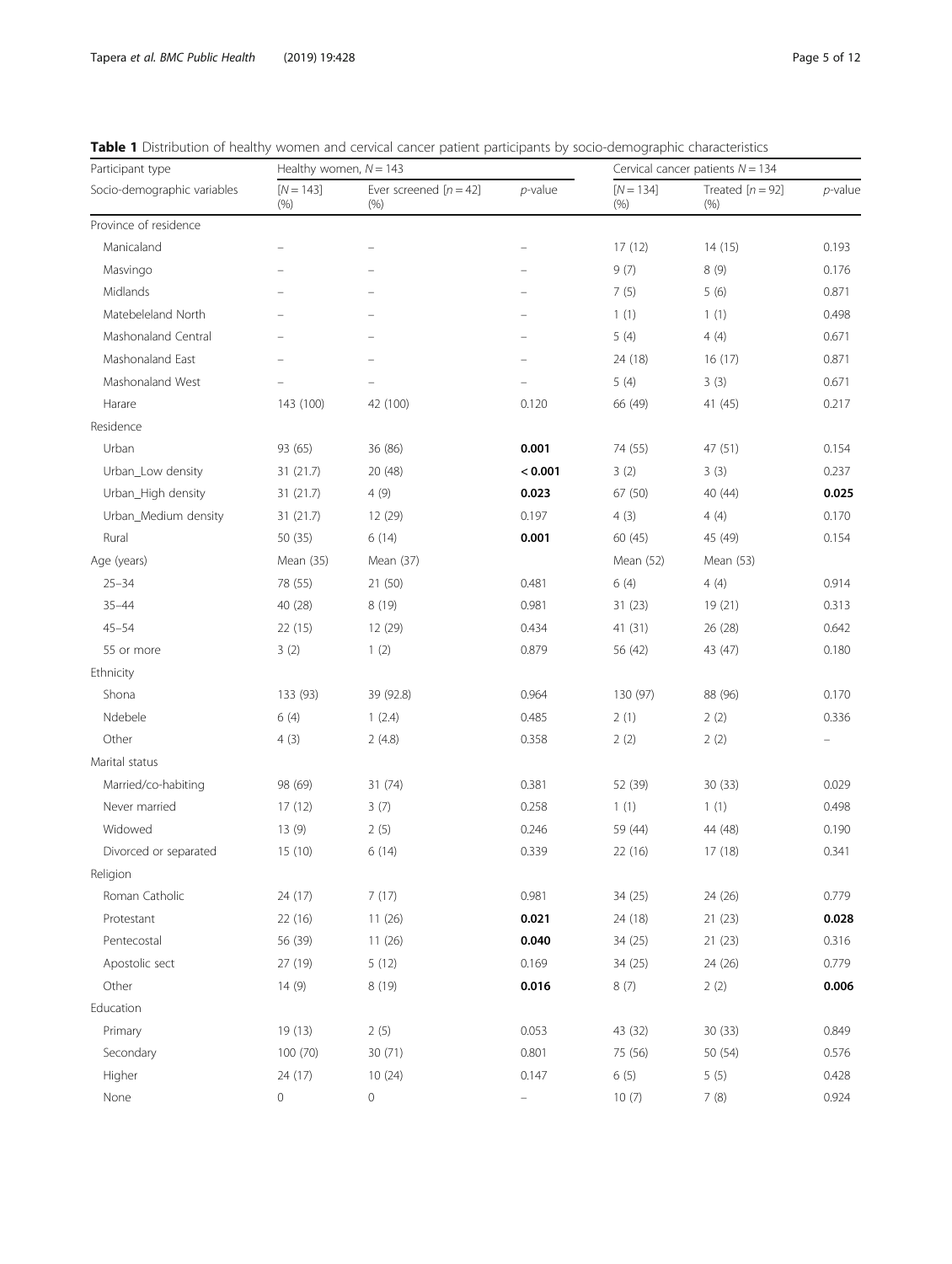| Participant type             | Healthy women, $N = 143$ |                                |                          | Cervical cancer patients $N = 134$ |                            |                   |
|------------------------------|--------------------------|--------------------------------|--------------------------|------------------------------------|----------------------------|-------------------|
| Socio-demographic variables  | $[N = 143]$<br>(% )      | Ever screened $[n=42]$<br>(% ) | $p$ -value               | $[N = 134]$<br>(% )                | Treated $[n = 92]$<br>(% ) | $p$ -value        |
| Household head education     |                          |                                |                          |                                    |                            |                   |
| Primary                      | 5(3)                     | 1(2)                           | 0.640                    | 16(12)                             | 12(13)                     | 0.560             |
| Secondary                    | 74 (52)                  | 16 (38)                        | 0.035                    | 50 (37)                            | 30 (33)                    | 0.096             |
| Higher                       | 54 (38)                  | 23 (55)                        | 0.007                    | 14(10)                             | 12(13)                     | 0.146             |
| Not Applicable               | 10(7)                    | 2(5)                           | 0.500                    | 5(4)                               | 37 (40)                    | 0.194             |
| None                         | $\overline{\phantom{0}}$ | $\overline{\phantom{0}}$       | $\overline{\phantom{0}}$ | 49 (37)                            | 1(1)                       | 0.017             |
| Occupation                   |                          |                                |                          |                                    |                            |                   |
| Unemployed                   | 59 (41)                  | 14 (33)                        | 0.214                    | 90 (67)                            | 60 (65)                    | 0.478             |
| Student                      | 7(5)                     | 4(10)                          | 0.098                    | 3(2)                               | 2(2)                       | 0.336             |
| Professional                 | 14(10)                   | 7(17)                          | 0.074                    | 3(2)                               | 3(3)                       | 0.620             |
| Police/Military/Security     | 5(4)                     | 3(7)                           | 0.126                    | 12 (9)                             | 9(10)                      | 0.137             |
| Trucker/transport business   | 1(1)                     | 1(2)                           | 0.120                    | 1(1)                               | 2(2)                       | $\qquad \qquad -$ |
| General worker               | 6(4)                     | 2(5)                           | 0.828                    | 1(1)                               | 4(5)                       | 0.318             |
| Self employed                | 26 (18)                  | 7(17)                          | 0.762                    | 5(4)                               | 10(11)                     | 0.572             |
| Vendor                       | 25 (17)                  | 4(9)                           | 0.106                    | 16(12)                             | 2(2)                       | 0.940             |
| Occupation of household head |                          |                                |                          |                                    |                            |                   |
| Unemployed                   | 9(6)                     | 2(5)                           | 0.627                    | 25 (19)                            | 15 (16)                    | 0.301             |
| Farm worker                  | 1(1)                     | $\mathsf{O}\xspace$            | 0.518                    | 2(1)                               | 2(2)                       | 0.336             |
| Professional                 | 52 (37)                  | 23 (55)                        | 0.003                    | 23(17)                             | 20(22)                     | 0.038             |
| Police/Military/Security     | 11(8)                    | 3(7)                           | 0.874                    | 5(4)                               | 5(5)                       | 0.124             |
| Trucker/transport business   | 15(10)                   | 5(12)                          | 0.722                    | 1(1)                               | $\mathbf 0$                | 0.137             |
| General worker               | 5(4)                     | 1(2)                           | 0.640                    | 0                                  | $\mathbf 0$                | 0.246             |
| Self employed                | 31 (22)                  | 5(12)                          | 0.067                    | 30 (22)                            | 18 (20)                    | 0.498             |
| Vendor                       | 7(5)                     | $\mathsf{O}\xspace$            | 0.080                    | 1(1)                               | 1(1)                       | 0.621             |
| Other                        | 1(1)                     | $\circ$                        | 0.518                    | 47 (35)                            | $\mathsf{O}\xspace$        |                   |
| Not applicable               | 8(6)                     | 3(7)                           | 0.874                    | 0                                  | 31(34)                     |                   |
| Personal income (US\$)       |                          |                                |                          |                                    |                            |                   |
| No income                    | 52 (36)                  | 20 (48)                        | 0.071                    | 77 (57)                            | 52 (57)                    | 0.744             |
| < 200                        | 51 (35)                  | 7(17)                          | 0.002                    | 32 (24)                            | 23 (25)                    | 0.653             |
| 200-400                      | 24 (17)                  | 6(14)                          | 0.606                    | 19 (14)                            | 13 (14)                    | 0.981             |
| 430 or more                  | 16(12)                   | 9(21)                          | 0.012                    | 6 (4)                              | 4(4)                       | 0.914             |
| Household income (US\$)      |                          |                                |                          |                                    |                            |                   |
| No income                    | 52 (36)                  | 21 (50)                        | 0.029                    | 71 (53)                            | 50 (55)                    | 0.640             |
| $<600$                       | 55 (39)                  | 8 (19)                         | 0.002                    | 53 (40)                            | 35 (38)                    | 0.597             |
| 600-1000                     | 16(11)                   | 4(9)                           | 0.684                    | 6(4)                               | 4(4)                       | 0.914             |
| 1200 or more                 | 20(14)                   | 9(23)                          | 0.098                    | 4(3)                               | 3(3)                       | 0.718             |
| Medical insurance/aid        |                          |                                |                          |                                    |                            |                   |
| Yes                          | 50 (35)                  | 25 (60)                        | < 0.001                  | 27 (20)                            | 22 (24)                    | 0.108             |
| No                           | 93 (65)                  | 17(40)                         |                          | 107 (80)                           | 70 (76)                    |                   |
| Wealth quintiles             |                          |                                |                          |                                    |                            |                   |
| Poorest                      | 50 (35)                  | 28 (67)                        | < 0.001                  | 7(5)                               | 6(7)                       | 0.318             |
| Poorer                       | 22(15)                   | 6(14)                          | 0.814                    | 32 (24)                            | 23(25)                     | 0.653             |
|                              |                          |                                |                          |                                    |                            |                   |

|  |  |  |  |  | Table 1 Distribution of healthy women and cervical cancer patient participants by socio-demographic characteristics (Continued) |
|--|--|--|--|--|---------------------------------------------------------------------------------------------------------------------------------|
|--|--|--|--|--|---------------------------------------------------------------------------------------------------------------------------------|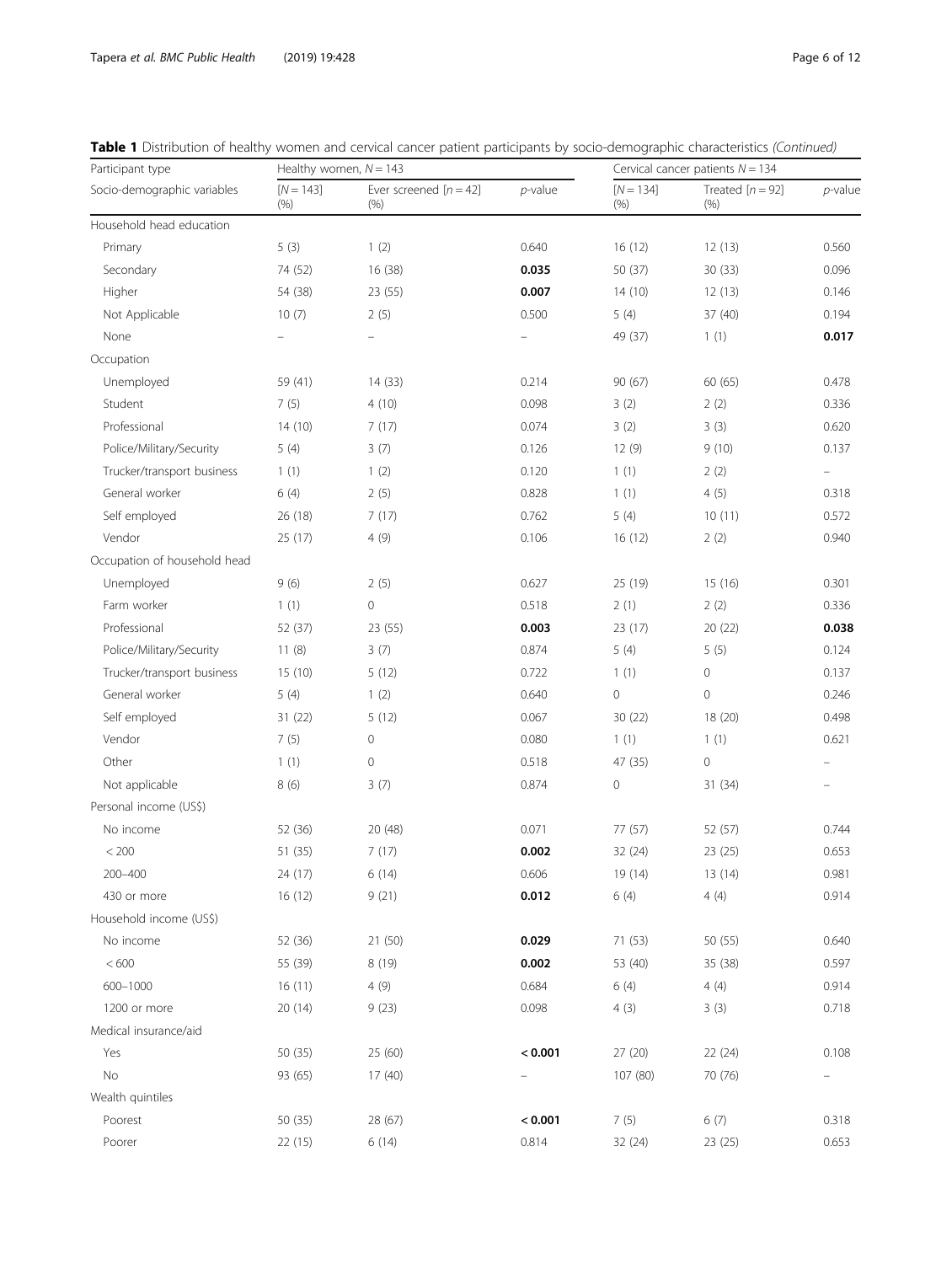| Participant type                                                      | Healthy women, $N = 143$ |                                  |            |                     | Cervical cancer patients $N = 134$ |            |  |
|-----------------------------------------------------------------------|--------------------------|----------------------------------|------------|---------------------|------------------------------------|------------|--|
| Socio-demographic variables                                           | $[N = 143]$<br>(% )      | Ever screened $[n = 42]$<br>(% ) | $p$ -value | $[N = 134]$<br>(% ) | Treated $[n = 92]$<br>(% )         | $p$ -value |  |
| Middle                                                                | 19 (13)                  | 2(5)                             | 0.053      | 36 (27)             | 23(25)                             | 0.471      |  |
| Richer                                                                | 30(21)                   | 3(7)                             | 0.009      | 26 (19)             | 15(16)                             | 0.179      |  |
| Richest                                                               | 22 (16)                  | 3(7)                             | 0.078      | 33(25)              | 25(27)                             | 0.311      |  |
| Sources of cervical cancer information                                |                          |                                  |            |                     |                                    |            |  |
| Radio                                                                 | 94 (70)                  | 30(73)                           | 0.753      | 31(25)              | 23(27)                             | 0.868      |  |
| TV                                                                    | 20(15)                   | 8(20)                            | 0.747      | 27(21)              | 19 (22)                            | 0.935      |  |
| Health workers                                                        | 8(6)                     | $\circ$                          | -          | 57 (45)             | 36 (42)                            | 0.776      |  |
| Other                                                                 | 13(9)                    | 3(7)                             | 0.911      | 11(9)               | 8(9)                               |            |  |
| Knowledge that cervical cancer is treatable                           |                          |                                  |            |                     |                                    |            |  |
| Yes                                                                   | 106(74)                  | 38 (90)                          | 0.040      | 113 (84)            | 81 (88)                            | 0.433      |  |
| No                                                                    | 19(13)                   | 3(7)                             | 0.768      | 7(5)                | 2(2)                               | 0.854      |  |
| Don't                                                                 | 18(13)                   | 1(3)                             | 0.768      | 14(11)              | 9(10)                              | 0.934      |  |
| Number of visits to health facilities or doctors in previous 6 months |                          |                                  |            |                     |                                    |            |  |
| None                                                                  | 46 (32)                  | 4(10)                            | 0.358      |                     |                                    |            |  |
| Once                                                                  | 30(21)                   | 6(14)                            | 0.695      |                     |                                    |            |  |
| Twice                                                                 | 34 (24)                  | 13(31)                           | 0.624      |                     |                                    |            |  |
| Thrice or more                                                        | 33(23)                   | 19 (45)                          | 0.099      |                     |                                    |            |  |
| Have regular general practitioner (doctor)                            |                          |                                  |            |                     |                                    |            |  |
| Yes                                                                   | 44 (31)                  | 20(48)                           | 0.1900.128 |                     |                                    |            |  |
| No                                                                    | 99 (69)                  | 22 (52)                          |            |                     |                                    |            |  |

Table 1 Distribution of healthy women and cervical cancer patient participants by socio-demographic characteristics (Continued)

Bold shows  $p$  value  $\lt$  =0.05 indicating statistical significance

cancer screening services after controlling for confounders. Utilization of treatment for cervical cancer was positively associated with affiliation to Protestant churches. Province of residence, education, occupation, marital status, income (personal and household), wealth, medical aid status, sources of cervical cancer information and knowledge of treatability of cervical cancer were not associated with utilization of cervical cancer treatment and care after controlling for household heads' occupation, education and area of residence.

The study of socio-demographic inequities of cervical cancer screening and treatment is an important research endeavour in the context of Zimbabwe and other similar contexts. In our study context, inequity is defined as unfair and systematic disparities in the usage of cervical cancer screening and treatment services by groups already disadvantaged with respect to health [\[34](#page-11-0)]. We have shown that belonging to major religious affiliations and using health facilities less frequently is associated with low uptake of cervical cancer screening. Over the past few years there have been great strides by the government and its partners to scale-up free screening and treatment of pre-cancerous lesions across the country. A number of screening sites using the VIAC approach have been set up across the country  $[4, 35]$  $[4, 35]$  $[4, 35]$ . These facilities

are however still centralized at provincial and district levels, although the majority of women are domiciled in rural areas which may be far from service centers [[4,](#page-10-0) [5](#page-10-0)]. Our work did not find any significant disparities in uptake of cervical cancer screening by urban women compared to their rural counterparts. This finding is not supported by a systematic review conducted in 67 countries where rural residence was a determinant of non-participation in screening for cervical cancer [\[23](#page-10-0)]. The National Cervical Cancer Prevention and Control Strategy (2016–2020) was a result of efforts to reduce cervical cancer burden in the country. However, its implementation has remained poor due to limited resources and competing priorities as suggested by recent reports  $[4, 6]$  $[4, 6]$  $[4, 6]$  $[4, 6]$ . Despite these efforts, screening uptake has not improved significantly from 2015 when the ZDHS reported 24% [\[36\]](#page-11-0) while our study found 29% ever screened for cervical cancer in Harare. This suggests low uptake or perhaps underutilization of the cervical cancer screening interventions. While service fees are a major barrier to uptake of health services  $[7, 11-13]$  $[7, 11-13]$  $[7, 11-13]$  $[7, 11-13]$  $[7, 11-13]$  $[7, 11-13]$ , the provision of free screening services was implemented to improve access to all women who may be at risk. Our results suggest that there are potentially additional underlying issues driving low screening utilization.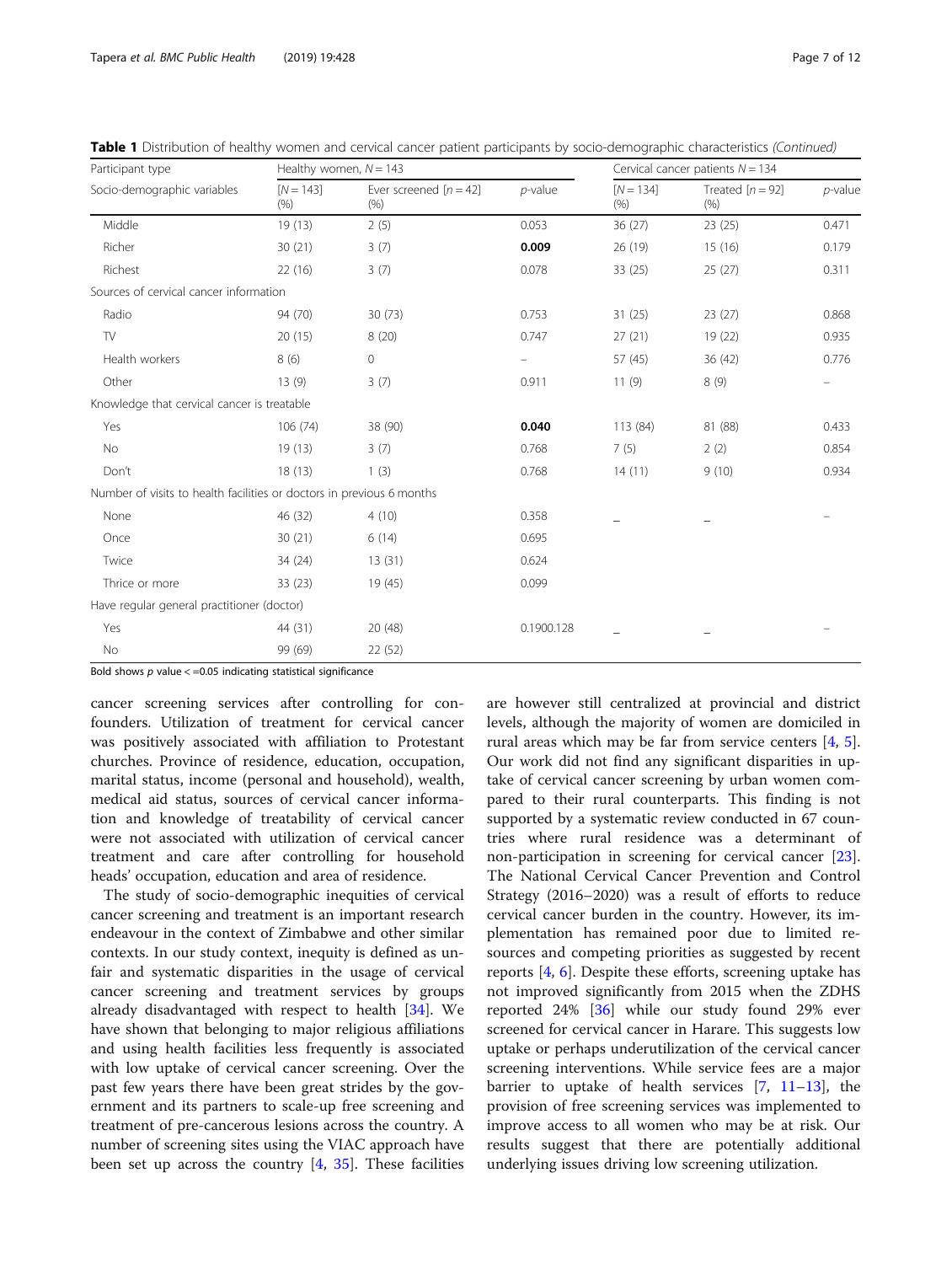| Service type                | Screening, $n = 42$                                             |                          |            | $n$ Treatment, $n = 92$                                                                |               |                          |  |
|-----------------------------|-----------------------------------------------------------------|--------------------------|------------|----------------------------------------------------------------------------------------|---------------|--------------------------|--|
| Socio-demographic variables | OR (adjusted for household<br>head education and<br>occupation) | 95% CI                   | $p$ -value | OR (adjusted for household<br>head education, occupation<br>and stage of presentation) | 95% CI        | $p$ -value               |  |
| Province of residence       |                                                                 |                          |            |                                                                                        |               |                          |  |
| Manicaland                  |                                                                 |                          |            | 0.57                                                                                   | 0.07 to 4.53  | 0.596                    |  |
| Masvingo                    |                                                                 |                          |            | 1.86                                                                                   | 0.08 to 44.63 | 0.701                    |  |
| Midlands                    |                                                                 |                          |            | 0.21                                                                                   | 0.01 to 3.97  | 0.299                    |  |
| Mashonaland Central         |                                                                 |                          |            | 0.09                                                                                   | 0.00 to 2.35  | 0.148                    |  |
| Mashonaland East            |                                                                 |                          |            | 0.45                                                                                   | 0.06 to 3.32  | 0.439                    |  |
| Mashonaland West            |                                                                 |                          |            | 0.22                                                                                   | 0.01 to 4.18  | 0.310                    |  |
| Harare                      |                                                                 |                          |            | Ref                                                                                    |               | $\overline{\phantom{0}}$ |  |
| Age (years)                 |                                                                 |                          |            |                                                                                        |               |                          |  |
| $25 - 44$                   | 0.21                                                            | 0.02 to 1.90             | 0.166      | 0.46                                                                                   | to 13.66      | 0.653                    |  |
| 45 or more                  | 0.29                                                            | 0.02 to 3.50             | 0.327      | 0.95                                                                                   | 0.2 to 4.77   | 0.952                    |  |
| Education                   |                                                                 |                          |            |                                                                                        |               |                          |  |
| Primary                     | 0.22                                                            | to 895                   | 0.718      | 0.18                                                                                   | 0.00 to 7.54  | 0.371                    |  |
| Secondary                   | 2.14                                                            | 0.23 to 19.82            | 0.500      | 0.37                                                                                   | to 12.91      | 0.583                    |  |
| Higher                      |                                                                 |                          |            | Ref                                                                                    |               |                          |  |
| None                        | Ref                                                             |                          |            | 0.08                                                                                   | 0.00 to 4.31  | 0.212                    |  |
| Occupation                  |                                                                 |                          |            |                                                                                        |               |                          |  |
| Unemployed                  | 0.10                                                            | 0.01 to 1.60             | 0.103      | 0.22                                                                                   | 0.01 to 5.03  | 0.347                    |  |
| Professional                | 0.84                                                            | 0.05 to 13.11            | 0.901      | 0.08                                                                                   | 0.00 to 2.19  | 0.248                    |  |
| Self employed               | Ref                                                             |                          | Ξ.         | Ref                                                                                    |               | 0.681                    |  |
| Other                       | 0.67                                                            | 0.02 to 22.98            | 0.826      | 0.35                                                                                   | 0.01 to 21.97 | 0.507                    |  |
| Marital status              |                                                                 |                          |            |                                                                                        |               |                          |  |
| Married/co-habiting         | 0.39                                                            | to 4.26                  | 0.438      | 0.14                                                                                   | 0.01 to 1.24  | 0.415                    |  |
| Never married               | 2.24                                                            | 0.08 to 63.36            | 0.637      | $\equiv$                                                                               |               |                          |  |
| Widowed                     | 0.09                                                            | 0.00 to 3.35             | 0.189      | 0.46                                                                                   | 0.06 to 3.26  | 0.645                    |  |
| Divorced or separated       | Ref                                                             |                          |            | Ref                                                                                    |               |                          |  |
| Religion                    |                                                                 |                          |            |                                                                                        |               |                          |  |
| Roman Catholic              | 0.006                                                           | 0.00 to 0.25             | 0.007      | 10.60                                                                                  | 0.29 to 377   | 0.195                    |  |
| Protestant                  | 0.01                                                            | 0.00 to 0.49             | 0.020      | 68.32                                                                                  | 1.22 to 381   | 0.040                    |  |
| Pentecostal                 | 0.003                                                           | 0.00 to 0.10             | 0.002      | 16.00                                                                                  | 0.46 to 553   | 0.125                    |  |
| Apostolic sect              | 0.02                                                            | 0.00 to 0.93             | 0.045      | 22.00                                                                                  | 0.57 to 846   | 0.097                    |  |
| Other                       | Ref                                                             | $\overline{\phantom{0}}$ | -          | Ref                                                                                    |               | н.                       |  |
| Personal income (US\$)      |                                                                 |                          |            |                                                                                        |               |                          |  |
| No income                   | 5.14                                                            | 0.17 to 151              | 0.343      | 0.17                                                                                   | 0.00 to 38.26 | 0.517                    |  |
| $< 200$                     | 4.47                                                            | 0.14 to 148              | 0.401      | 0.54                                                                                   | 0.00 to 80.20 | 0.808                    |  |
| 200-400                     | 1.51                                                            | 0.07 to 33               | 0.794      | 0.57                                                                                   | 0.01 to 25.37 | 0.771                    |  |
| 430 or more                 | Ref                                                             |                          |            | $\qquad \qquad -$                                                                      |               |                          |  |
| Household income (US\$)     |                                                                 |                          |            |                                                                                        |               |                          |  |
| No income                   | 0.52                                                            | 0.04 to 6.63             | 0.618      | 32.74                                                                                  | to 7017       | 0.699                    |  |
| $<600$                      | 0.13                                                            | to 6.23                  | 0.300      | 5.18                                                                                   | 0.06 to 436   | 0.214                    |  |
| 600-1000                    | 0.50                                                            | 0.02 to 12.41            | 0.672      | 0.23                                                                                   | 0.01 to 38.23 | 0.972                    |  |

<span id="page-7-0"></span>Table 2 Multivariate logistic regression analysis showing socio-demographic factors associated with cervical cancer screening of healthy women and treatment of women with cervical cancer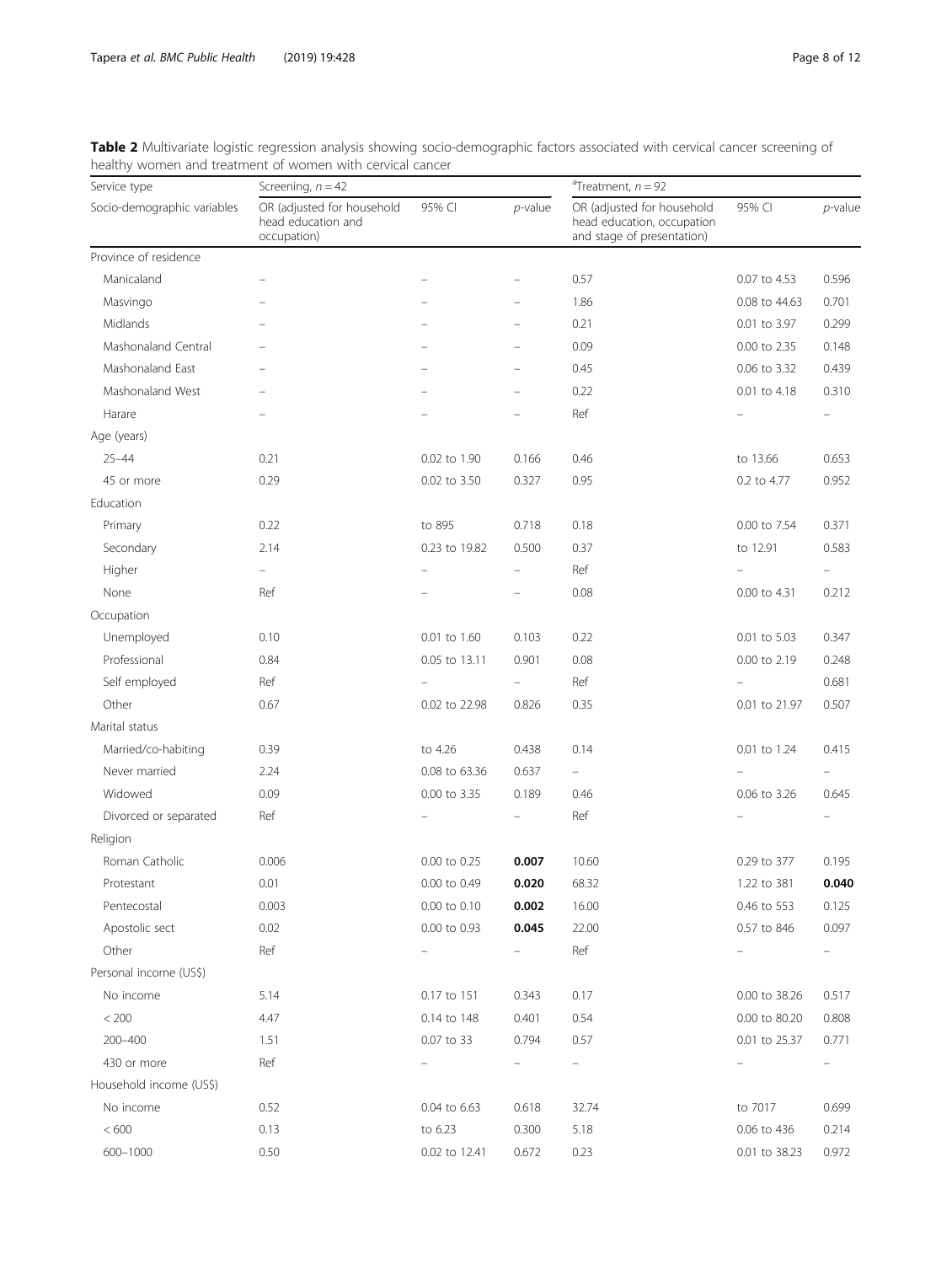| Service type                                | Screening, $n = 42$                                                   |                          | <sup>a</sup> Treatment, $n = 92$ |                                                                                        |               |            |
|---------------------------------------------|-----------------------------------------------------------------------|--------------------------|----------------------------------|----------------------------------------------------------------------------------------|---------------|------------|
| Socio-demographic variables                 | OR (adjusted for household<br>head education and<br>occupation)       | 95% CI                   | $p$ -value                       | OR (adjusted for household<br>head education, occupation<br>and stage of presentation) | 95% CI        | $p$ -value |
| 1200 or more                                | Ref                                                                   | $\overline{\phantom{0}}$ | $\overline{\phantom{0}}$         | Ref                                                                                    | $\equiv$      |            |
| Medical insurance/aid                       |                                                                       |                          |                                  |                                                                                        |               |            |
| Yes                                         | 7.24                                                                  | 0.67 to 78.68            | 0.104                            | 0.84                                                                                   | 0.11 to 6.52  | 0.874      |
| No                                          | Ref                                                                   |                          |                                  | Ref                                                                                    |               |            |
| Wealth quintiles                            |                                                                       |                          |                                  |                                                                                        |               |            |
| Poor                                        | 2.10                                                                  | 0.25 to 17.59            | 0.492                            | 4.00                                                                                   | 0.07 to 227   | 0.501      |
| Middle                                      | 0.04                                                                  | to 2.05                  | 0.107                            | 0.46                                                                                   | 0.07 to 2.95  | 0.414      |
| Rich                                        | 0.23                                                                  | 0.00 to 203              | 0.799                            | 0.69                                                                                   | 0.05 to 9.43  | 0.781      |
| Sources of cervical cancer information      |                                                                       |                          |                                  |                                                                                        |               |            |
| Radio                                       | 1.18                                                                  | 0.02 to 58.95            | 0.934                            | 0.16                                                                                   | 0.01 to 2.83  | 0.210      |
| TV                                          | 5.48                                                                  | 0.08 to 396              | 0.436                            | 0.16                                                                                   | 0.01 to 3.39  | 0.236      |
| Health workers                              |                                                                       |                          |                                  | 0.26                                                                                   | 0.02 to 2.72  | 0.260      |
| Other                                       | Ref                                                                   |                          |                                  | Ref                                                                                    |               | $\equiv$   |
| Knowledge that cervical cancer is treatable |                                                                       |                          |                                  |                                                                                        |               |            |
| Yes                                         | 4.95                                                                  | 0.21 to 119.27           | 0.324                            | 1.60                                                                                   | 0.21 to 12.10 | 0.648      |
| No                                          | 5.33                                                                  | to 492.77                | 0.468                            | 0.02                                                                                   | 0.0 to 2.18   | 0.099      |
| Don't                                       | Ref                                                                   |                          |                                  | Ref                                                                                    |               |            |
|                                             | Number of visits to health facilities or doctors in previous 6 months |                          |                                  |                                                                                        |               |            |
| None                                        | 0.02                                                                  | 0.0 to 0.59              | 0.024                            |                                                                                        |               |            |
| Once                                        | 0.08                                                                  | 0.0 to 0.93              | 0.044                            |                                                                                        |               |            |
| Twice                                       | 0.57                                                                  | 0.09 to 3.33             | 0.537                            |                                                                                        |               |            |
| Thrice or more                              | Ref                                                                   |                          |                                  |                                                                                        |               |            |
| Have regular general practitioner (doctor)  |                                                                       |                          |                                  |                                                                                        |               |            |
| Yes                                         | 0.10                                                                  | 0.01 to 1.82             | 0.121                            |                                                                                        |               |            |
| No                                          | Ref                                                                   |                          |                                  |                                                                                        |               |            |

Table 2 Multivariate logistic regression analysis showing socio-demographic factors associated with cervical cancer screening of healthy women and treatment of women with cervical cancer (Continued)

Bold shows  $p$  value  $\lt$  =0.05 indicating statistical significance,  $^a$  Treatment included surgery, chemotherapy and radiotherapy as well as palliative chemotherapy or radiation therapy

This research found religious affiliations and usage of health facilities as determinants of participation in cervical cancer screening similar to some earlier work done in Zimbabwe on general health service uptake [\[11](#page-10-0)]. In the African context this may suggest the underlying roles of social norms influencing uptake of screening services among healthy women [\[12](#page-10-0), [14](#page-10-0), [21](#page-10-0), [22,](#page-10-0) [24\]](#page-10-0). Some religions, where the majority of women in Zimbabwe are affiliated, influence non-participation in screening services suggesting that belief systems may be important determinants of uptake of preventive interventions [\[36](#page-11-0)]. Our findings contrast the results from several other studies done in both developed and developing countries [[12](#page-10-0)–[24](#page-10-0)]. Some Denmark researchers reported basic education, low income and being unmarried as determinants of non-participation in cervical cancer screening

services, while our study did not find any associations [[15\]](#page-10-0). Some researchers reported low family disposable income, low education and non-cohabiting influencing non-usage of screening by Swedish women [[16\]](#page-10-0) but our work found only religious affiliations and utilization of health facilities as determinants in the context of Harare. A plethora of studies conducted in many countries and at different time points clearly pointed out age, education, income, marital status, employment, family income, ethnicity and wealth as major socio-demographic determinants of inequities to cervical cancer screening [[12](#page-10-0)– [24\]](#page-10-0) but our study suggested only religion and usage of health facilities. Findings from another Zimbabwean study [[24\]](#page-10-0) were not in agreement with our results suggesting dynamisms in the screening determinants over time and/or other factors influencing cervical cancer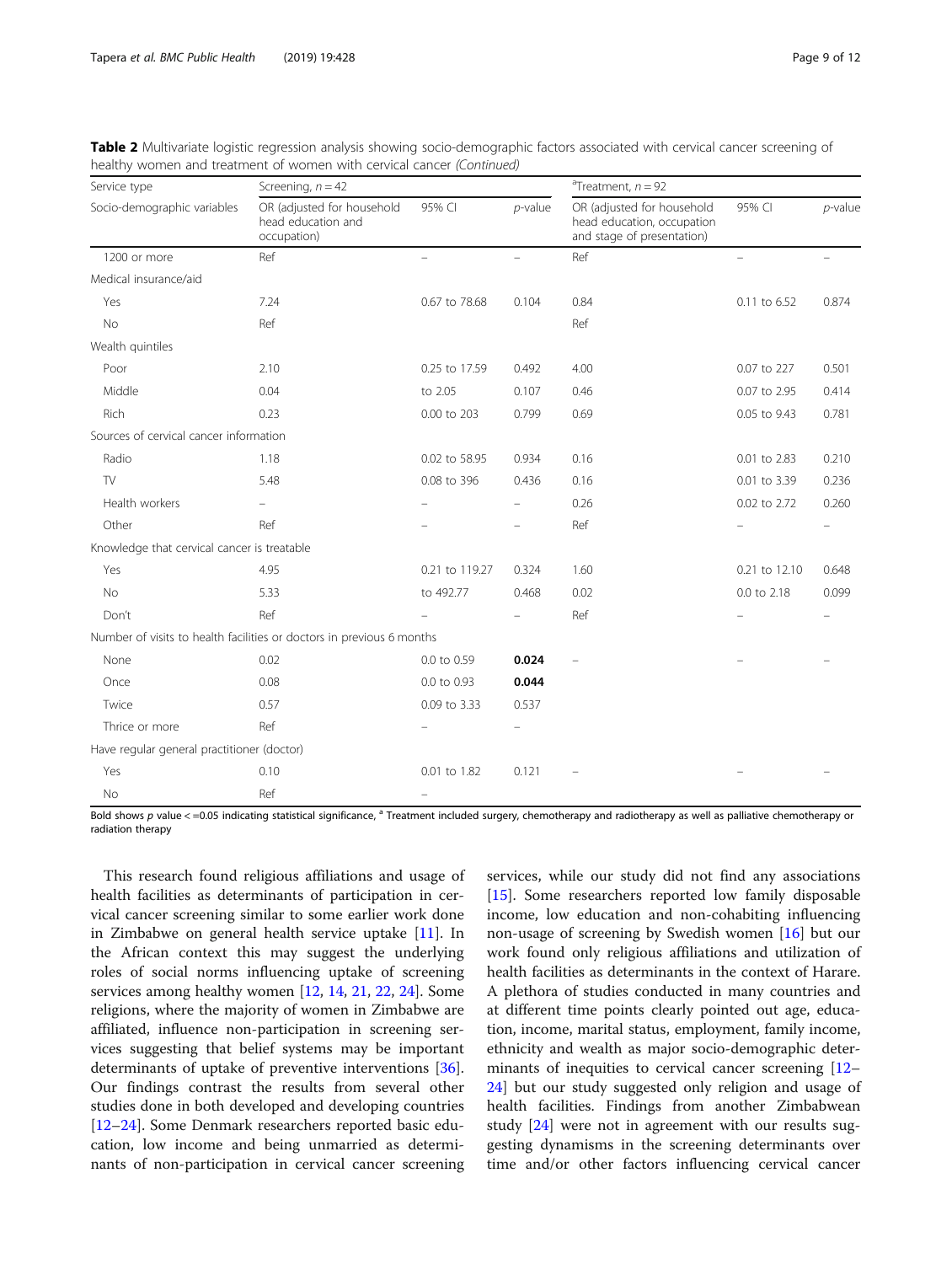screening. However, our work found only two out of the myriad of determinants of screening reported in literature.

While screening for cervical cancer services are fairly increasing in coverage in Zimbabwe, treatment of confirmed cases has remained challenged  $[4, 6]$  $[4, 6]$  $[4, 6]$ . We have demonstrated that religion was associated with inequities in the uptake of cervical cancer treatment. Our work found that the majority of socio-demographic factors (age, race, occupation, low socioeconomic class, income, region of residence, health insurance status and wealth) except for religion reported in literature [[25](#page-10-0)–[30](#page-11-0)] were not associated with utilization of cervical cancer treatment in our context. Some studies have reported high costs of treatment for cervical cancer as a major barrier [[4,](#page-10-0) [6,](#page-10-0) [7\]](#page-10-0), however; we found that income both personal and household as well as wealth were not associated with receipt of treatment. A study in USA found no effect of marital status on receipt of treatment for cervical cancer [[29\]](#page-11-0) and this was supported by our work. As opposed to cervical cancer screening which was associated with religious affiliations and usage of health facilities, utilization of treatment for cervical cancer was only associated with one religious affiliation (Protestant) and no other socio-demographic factor reported in literature [[25](#page-10-0)–[30](#page-11-0)]. It is also plausible that inequities in both uptake of screening services and treatment of confirmed cervical cancer in the Zimbabwean context may be potentially entrenched by behavioral, societal and health system factors. These factors may be directly associated with socioeconomic factors. Behavioural factors such as knowledge of cervical cancer, attitudes towards the disease, values concerning health and illness and perceptions of need of routine screening and treatment may be important to meditate on. Societal factors may include social norms about routine screening and treatment, technologies, social networks/support for screening and treatment uptake, beliefs about cervical cancer, myths/ misconceptions/taboos about the disease and its treatment. There are a plethora of potential health system determinants and these may include: number and distribution of screening and treating centres, health worker knowledge and skills, organization of health service delivery, physical infrastructure, policies and supportive laws [[37,](#page-11-0) [38](#page-11-0)]. Further research work involving mixed method designs is imperative to fully understand the major drivers of inequities in low-income settings.

The strengths of our study lie in several aspects, mainly that a robust cross sectional design was conducted. The design involved stratification of known confounding variables i.e. area of residence and socioeconomic classification in the surveys. The patient survey was based in tertiary health facilities providing treatment and care for cervical cancer in Zimbabwe. The use of multivariate analyses allowed for meaningful associations to be identified given that confounding variables were adjusted for. More importantly, this study used a structured questionnaire that we designed and validated for use in developing country context [\[33\]](#page-11-0). In addition this study improved the methods of other studies cited in that it had two groups of participants, healthy women and those with cervical cancer in different study settings and comparisons of the factors associated with screening and treatment at the same time point gave a better picture of the status of wider cervical cancer interventions in the country. This makes the findings of this research a good starting point in improving policy and programmes. However, this research being a cross sectional design prevented causal inferences to be established. Furthermore, cervical cancer screening status was self-reported from healthy women who had been selected randomly in the communities. Self-reported data may be biased as there is no means of verification. However, our validated tool [[33](#page-11-0)] had follow-up questions on "Last date of screening" and "Name of health facility where last screening was conducted" in order to validate the screening status. For the patient survey, only participants from public health facilities and an NGO facility were recruited as two private health facilities providing cancer treatment declined to approve this study. However; the majority of cervical cancer patients in Zimbabwe are treated in public health facilities and the inherent bias of conducting this study in these facilities was minimal. Small sample sizes can also compromise statistical precision.

# Conclusion

Our study revealed few variations in the participation of women in cervical cancer screening explained by religious affiliations and usage of health facilities. While our results suggested that receipt of cervical cancer treatment was only associated with protestant religious affiliation there may be indirect relationship through disease stage at presentation which in turn influences treatment modalities. There is need to strengthen health education in communities including churches to improve understanding of cervical cancer in an endeavour to increase uptake of screening and treatment services. Strengthening of universal coverage of healthcare services in our low-income context is also recommended. The design of targeted interventions to improve participation in preventive measures and usage of treatment services for cervical cancer is implied.

#### Abbreviations

AIDS: Acquired immunodeficiency syndrome; HIV: Human immunodeficiency virus; HPV: Human papilloma virus; NGO: Non-governmental organization; VIAC: Visual inspection with acetic acid cervicography; ZDHS: Zimbabwe demographic and health survey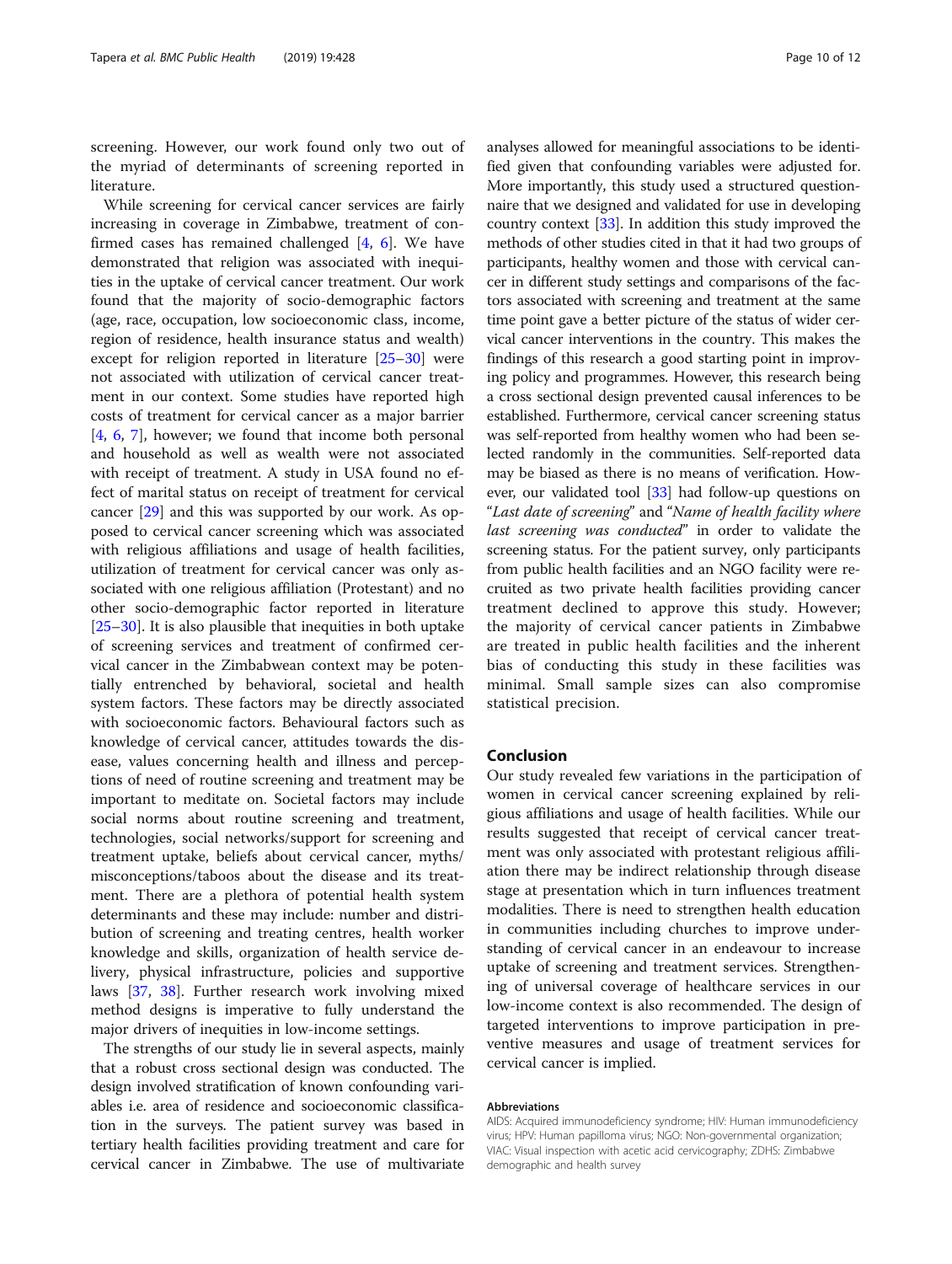## <span id="page-10-0"></span>Acknowledgements

We are grateful to the women and patients who participated in our study. Special appreciation also goes to our research assistants: Tatenda Mudehwe, Ethel Mutanga, Stawa Saidi, Irene Mushore and Humfrey Mlambo, who assisted in data collection for this study.

#### Funding

This study was funded by the Letten Foundation,Norway. The funding organization did not participate in the conceptualization, design, data collection, analysis, interpretation or preparation of this manuscript. The views in this manuscript do not reflect those of Letten Foundation but solely of the authors.

#### Availability of data and materials

The datasets used and/or analyzed during the current study are available from the corresponding author on reasonable request.

# Authors' contributions

OT: researcher, concept and study design; WK and AMN: concept and study design, clinical oversight, critical revision and editing; WM: concept design, critical revision and editing; GD: co-supervisor, concept design, critical revision and editing; SH: supervisor, concept and study design, critical revision and editing; BSP, critical revision and editing. All authors reviewed and approved this manuscript.

#### Ethics approval and consent to participate

This study was carried out in partial fulfillment of the requirements of a PhD degree at the University of Pretoria and was approved by several ethics committees/bodies:

- 1. University of Pretoria, Faculty of Health Sciences Research Ethics Committee (REC 487/17)
- 2. Harare Hospital Ethics Committee (HCHEC 271017/77)
- 3. Joint Parirenyatwa and University of Zimbabwe Research Ethics committee (JREC 33A/18)
- 4. Medical Research Council of Zimbabwe (MRCZ/A/ 2271)

All participants in this study were consented in writing before interviews. Consent forms were administered by the researchers in the language of the participant's preference i.e. English or Shona (local language spoken by majority of people in Zimbabwe).

#### Consent for publication

Not applicable.

#### Competing interests

The authors declare that they have no competing interests.

## Publisher's Note

Springer Nature remains neutral with regard to jurisdictional claims in published maps and institutional affiliations.

#### Author details

<sup>1</sup>University of Pretoria, School of Health Systems and Public Health, Pretoria, South Africa. <sup>2</sup>Parirenyatwa Group of Hospitals, Radiotherapy Centre, Harare, Zimbabwe. <sup>3</sup>Centre for Sexual Health & HIV/AIDS Research (CeSHHAR), Harare, Zimbabwe. <sup>4</sup>Department of Obstetrics and Gynaecology, University of Pretoria, Gynaecologic Oncology, Pretoria, South Africa. <sup>5</sup>Institute of Clinical Medicine, University in Oslo and Womens' Clinic, Oslo University Hospital, Oslo, Norway. <sup>6</sup>Sefako Makgatho Health Sciences University, Pretoria, South Africa. <sup>7</sup>University of Fort Hare, East London, South Africa.

#### Received: 21 August 2018 Accepted: 4 April 2019 Published online: 24 April 2019

#### References

1. Chin'ombe N, Sebata NL, Ruhanya V, Matarira HT. Human papillomavirus genotypes in cervical cancer and vaccination challenges in Zimbabwe. Infect Agent Cancer. 2014;9:16 eCollection 2014.

- 2. Bruni L, Barrionuevo-Rosas L, Albero G, Serrano B, Mena M, Gómez D, et al. Human papillomavirus and related diseases in Zimbabwe. Barcelona: ICO Information Centre on HPV and Cancer (HPV Information Centre); 2016.
- 3. Pomerai KW, Muchekez M, Nyachowe C. Knowledge of cervical cancer among Zimbabwean women on AntiRetroViral therapy 2012. J AIDS Clin Res. 2015;6:495.
- 4. Kuguyo O, Matimba A, Tsikai N, Magwali T, Madziyire M, Gidiri M, et al. Cervical cancer in Zimbabwe: a situation analysis. Pan Afr Med J. 2017; 27:215.
- 5. Zimbabwe National Statistics Agency. Census 2012 national report. Harare: Zimbabwe National Statistics Agency; 2012.
- 6. Nyakabau AM. Priorities for cancer prevention and control in Zimbabwe. Cancer Control. 2014:126–30. [http://www.cancercontrol.info/cc2014/priorities](http://www.cancercontrol.info/cc2014/priorities-for-cancer-prevention-and-control-in-zimbabwe/)[for-cancer-prevention-and-control-in-zimbabwe/.](http://www.cancercontrol.info/cc2014/priorities-for-cancer-prevention-and-control-in-zimbabwe/) Accessed 17 July 2018.
- 7. Adebamowo CA, Casper C, Bhatia K, Mbulaiteye SM, Sasco AJ, Phipps W, Vermund SH, Krown SE. Challenges in the detection, prevention and treatment of HIV-associated malignancies in low-and middles income countries in Africa. J Acquir Immune DeficSyndr. 2014;67(1):S17–27. [https://](https://doi.org/10.1097/QAI) [doi.org/10.1097/QAI.](https://doi.org/10.1097/QAI)
- 8. UN General Assembly. Universal Declaration of Human Rights. United Nations.Paris;1948, [http://www.un-org/en/universal-declaration-human](http://www.un-org/en/universal-declaration-human-rights/)[rights/](http://www.un-org/en/universal-declaration-human-rights/). Accessed 15 July 2018.
- 9. Ministry of Health and Child Care. Zimbabwe cervical Cancer prevention and control strategy for Zimbabwe 2016–2020. Harare: MoHCC; 2017.
- 10. Ministry of Health and Child Care. The national cancer prevention and control strategy for Zimbabwe 2013–2017. Harare: MoHCC; 2013.
- 11. Loewenson R, Masotya M. Assessing progress towards equity in health in Zimbabwe. 2008 Training and research support centre. Harare: Regional Network for Equity in Health in East and Southern Africa (EQUINET); 2008.
- 12. Lyimo FS, Beran TN. Demographic, knowledge, attitudinal and access factors associated with uptake of cervical cancer screening among women in a rural district of Tanzania: three public policy implications. BMC Public Health. 2014;12:22.
- 13. Dobrossy L, Kovacs A, Budai A. Inequalities in cervical screening practices. Orv Hetil. 2015;156(24):955–63.
- 14. Chidyaonga-Maseko F, Chirwa ML, Muula AS. Underutilization of cervical cancer prevention services in low and middle income countries: a review of contributing factors. Pan Afr Med J. 2015;21:231.
- 15. Harder E, Juul KE, Jensen SM, Thomsen LT, Frederiksen K, Kjaer SK. Factors associated with non-participation in cervical cancer screening - a nationwide study of nearly half a million women in Denmark. Prev Med. 2018;111:94–100.
- 16. Broberg G, Wang J, Ostberg AL, Adolfsson A, Nemes S, Sparen P, et al. Socio-economic and demographic determinants affecting participation in the Swedish cervical screening program: a population-based case-control study. PLoS One. 2018;13(1):e0190171.
- 17. Gan DE, Dahlui M. Cervical screening uptake and its predictors among rural women in Malaysia. Singap Med J. 2013;54(3):163–8.
- 18. Petkeviciene J, Ivanauskiene R, Klumbiene J. Sociodemographic and lifestyle determinants of non-attendance for cervical cancer screening in Lithuania, 2006-2014. Public Health. 2018;156:79–86.
- 19. Leyva M, Byrd T. Tarwater.P. attitudes towards cervical cancer screening: a study of beliefs among women in Mexico. Calif J Health Promot. 2006;4(2):13–24.
- 20. Soneji S, Fukui N. Socioeconomic determinants of cervical cancer screening in Latin America. Rev PanamSalud Publica. 2013;33(3):174–82.
- 21. Busingye P, Nakimuli A, Nabunya E, Mutyaba T. Acceptability of cervical cancer screening via visual inspection with acetic acid or lugol's iodine at Mulago hospital, Uganda. Int J Gynaecol Obstet. 2012;119(3):262–5.
- 22. Peters LM, Soliman AS, Bukori P, Mkuchu J, Ngoma T. Evidence for the need of educational programs for cervical screening in rural Tanzania. J Cancer Educ. 2010;25(2):153–9.
- 23. McKinnon B, Harper S, Moore S. Decomposing income-related inequality in cervical cancer screening in 67 countries. Int J Public Health. 2011;56(2):139–52.
- 24. Mupepi SC, Sampselle CM, Johnson TR. Knowledge, attitudes and demographic factors influencing cervical cancer screening behavior of Zimbabwean women. J Women's Health. 2011;20:943–52.
- 25. Mandelblatt J, Yabroff K, Kerner J. Equitable access to cancer services: a review of barriers to quality care. Cancer. 1999;88(11):2378–88.
- 26. Merrill RM, Av M, Mayer LS. Factors associated with no surgery or radiation therapy for invasive cervical cancer in black and white women. Ethn Dis. 2000;10(2):248–56.